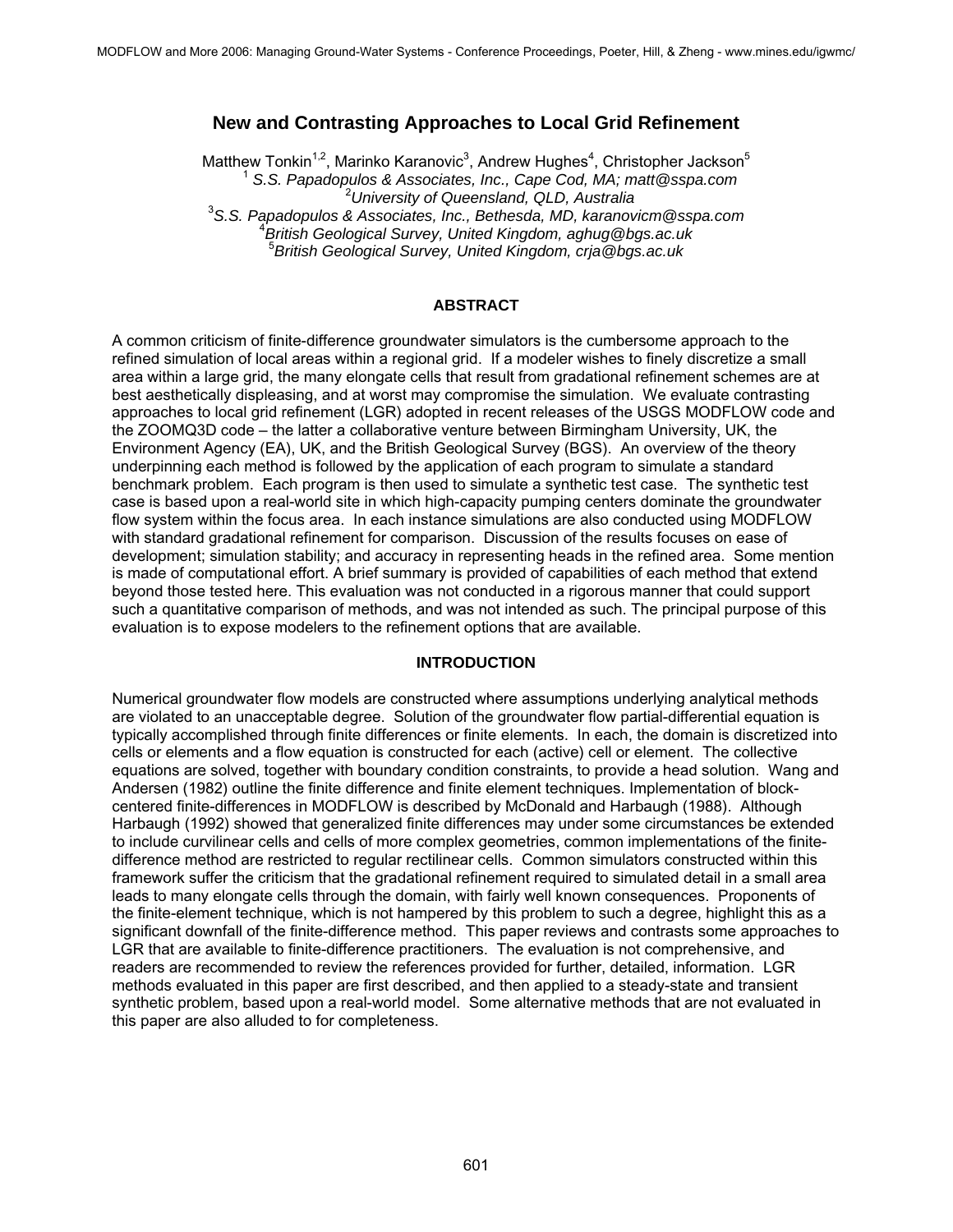# **OVERVIEW OF REFINEMENT METHODS**

# **Gradational Mesh Refinement (GMR)**

GMR involves the gradational refinement of cell sizes from a "background" of large cells to a local area of small cells, often referred to as a "submodel." This is the most commonly adopted refinement approach, and that which is most commonly criticized. The principal disadvantage of this approach is the large number of cells that are produced, many with large aspect ratios, and the numerical instabilities that can result. Advantages of this approach include a regular structure between adjacent cells; a single model that is solved in a single (iterative) matrix equation; and hence "real-time" feedback between the coarse and fine grid areas through this single matrix solution. In this document this approach, as implemented within the MODFLOW programs, is referred to as "MF-GMR," and is illustrated in Figure 1a for the synthetic test case. GMR is the *de facto* benchmark for evaluations presented here.

# **Local Grid Refinement (LGR)**

LGR links two or more different-sized grids – that is, a coarse (parent) grid covering a large area and incorporating regional boundary conditions, and one or more fine (child) grids covering the local area(s). The link between the parent and child grids can be accomplished as a one-way coupling, where conditions simulated by the parent are imposed on the child boundaries; or in a way that includes communication and hence two-way feedback between the parent and child. Couplings with feedback can be accomplished through (a) the use of separate models that are iteratively solved until global convergence is achieved; or (b) by modifying the finite difference equations to solve the redefined problem as a single matrix equation (de Marsily, 1986). The two contrasting approaches that are next described each embody one of these methods. Disadvantages of this approach include an inconsistent structure across the parent-child boundary; and, in the separate-model method, the development and maintenance of separate model files. Advantages of this approach include the regular structure within the child; the large reduction in the total number of cells required to simulate the problem; and, on many occasions, the reduced computational burden versus GMR methods.

### *a. Iterative Solution Approach*

Mehl and Hill (2002, 2004, 2005) describe an iterative LGR method that couples parent and child models using shared nodes. That is, parent and child grids are constructed so that select nodes of the parent coincide with boundary nodes of the child. The iterative solution adjusts heads and fluxes of both grids to achieve convergence. A single iteration requires one parent-model solution and one child-model solution, so that execution time per iteration equates to approximately the sum of the individual models. The number of iterations required is problem specific. The approach introduces some error into the solution, but Mehl and Hill (2004) demonstrate that this is less than in one-way couplings. This approach is incorporated in the most recent version of MODFLOW, MODFLOW-2005, and is referred to here as "MF-LGR." MF-LGR supports horizontal and vertical refinement (Table 1). An example grid geometry is illustrated in Figure 1b for the test case described here. In the current release only one block-shaped volume of local refinement can be simulated, though this is not a restriction of the method; and the shared-node coupling requires child-grid spacing that is an odd integer factor of the parent grid, for example, 1:1, 3:1, 5:1, 7:1.

### *b. Single Matrix Solution Approach*

Jackson and Spink (2004) describe a quasi-3D groundwater simulator, ZOOMQ3D, that implements the single-matrix equation approach to LGR analogous to the method described by von Rosenberg (1982), and referred to throughout this study as "ZOOMQ3D." As the name suggests the LGR capabilities of ZOOMQ3D are an important feature of the program. ZOOMQ3D constructs a modified form of the finitedifference equations that enables the solution of LGR problems within a single matrix equation. This enables ZOOMQ3D to support multiple child grids within a single parent; both even and odd refinements; and the definition of irregular child grids – that is, the child grid does not have to be a regular four-sided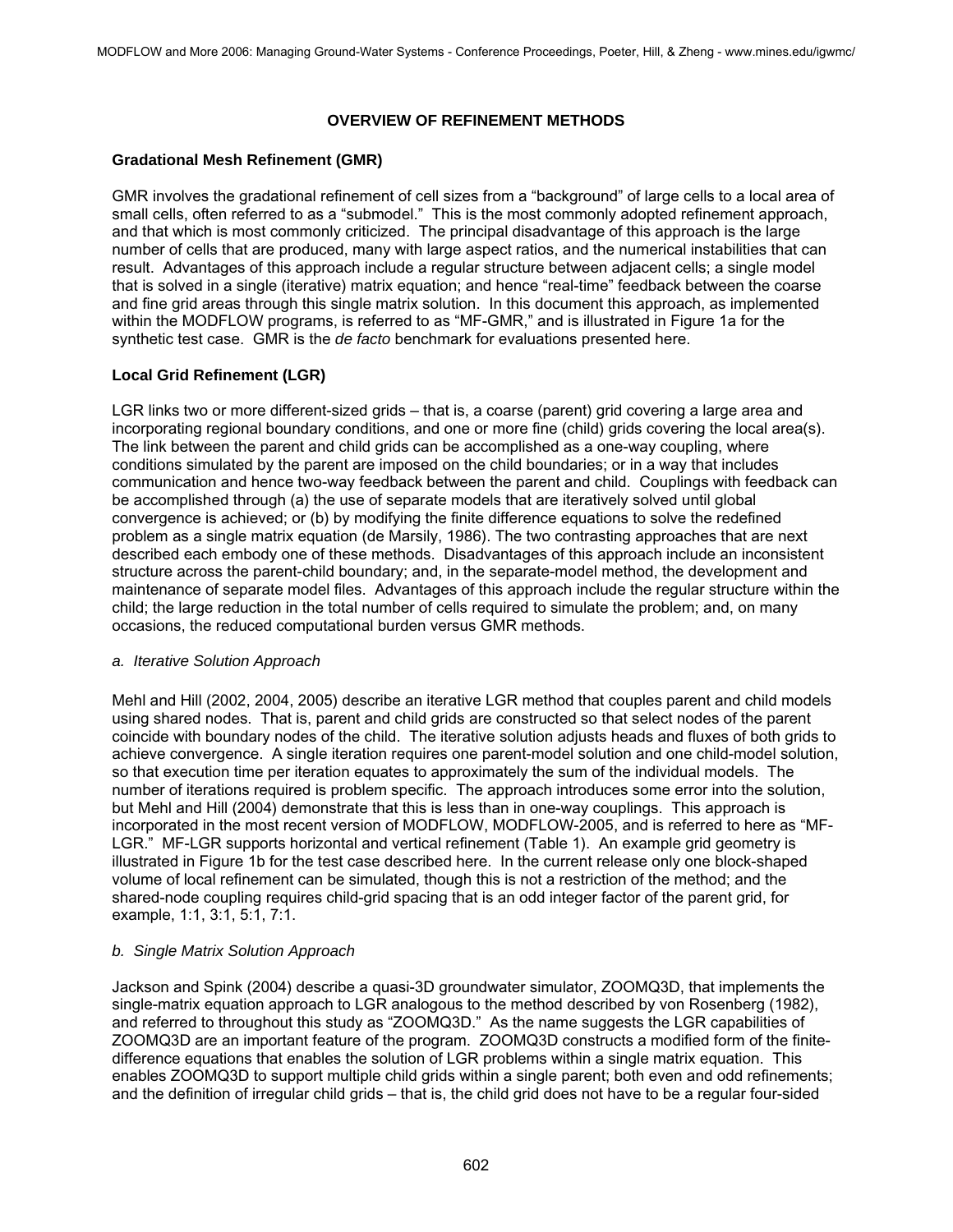polygon. In the current release of ZOOMQ3D the maximum refinement factor is 1:5 of the parent grid, and vertical grid refinement is not supported (Table 1). An example grid geometry is illustrated in Figure 1c for the test case described here. The ZOOMQ3D code has been verified against a number of analytical solutions, and ZOOMQ3D simulations of steady-state and transient problems distributed together with USGS versions of MODFLOW are essentially identical. As part of this study we evaluated ZOOMQ3D simulations of several standard MODFLOW test cases and confirmed this. Note that while MODFLOW is block-centered, ZOOMQ3D is node centered, and this must be considered when comparing simulation results between the two programs.

### **Other Methods**

Two methods that are not evaluated here – that is, Telescopic Mesh Refinement (TMR) and the Analytic Element Method (AEM) – are now briefly described. TMR typically involves gradational refinement much like GMR, however with the development of one or more *separate* child models. Child boundary conditions are defined by interpolation of heads, fluxes, or both from the parent (Leake and Claar, 1999). The coupling is one way, hence the modeler must develop methods to assess and redress the consistency of results along the boundary interface. If this is not undertaken errors may go undetected (Mehl and Hill, 2002). Since TMR is established and widely used it is not discussed further. The AEM can be used to define fluxes and heads as boundary conditions for one or more child models (Haitjema, 1995; Hnt, 2006). At least one of the authors has experience using the AEM for this purpose. However, though conceptually simple AEM applications are not widespread, perhaps due to lack of experience in the community and(or) the relative absence of training that could highlight the method's benefits.



**Figure 1. Regional and local grids used in evaluations.** 

# **SYNTHETIC APPLICATION**

The synthetic study is based on a comparison of steady-state and transient heads and drawdowns simulated in response to pumping at two closely-spaced wells within a single area of refinement embedded within a 6-layer model. The model structure is a simplification of a real-world application originally constructed in MODFLOW-2000 to evaluate the potential performance of a groundwater recovery (pump-and-treat) system. The principal simplifications are horizontal anisotropy and homogeneity; in addition, no head-dependent boundary conditions traverse the parent-child interface. The finite-difference grids used for each of the refinement methods are shown in Figure 1a (GMR. 40,000 nodes), Figure 1b (MF-LGR. 5,000 nodes) and Figure 1c (ZOOMQ3D. 4,600 nodes) respectively. The groundwater recovery wells are located in

layers 5 (bottom left) and 2 (top right). The steady-state model includes no head-dependent boundary types. Steady-state heads in Layer 2 simulated by the three methods are superimposed on Figure 2. The transient model includes a river within the course (parent) grid and three observation wells designed to monitoring transient heads in response to pumping from the two recovery wells (Figure 3). The transient heads are illustrated in Figure 4. These illustrations of steady-state and transient heads suggest that – for the simple case described here - the two LGR methods produce comparable results to the more typical gradational refinement approach, but require a considerably smaller number of model cells approximately one tenth for this simple problem. Simulation times for the steady-state models were all very rapid and essentially comparable, though the LGR methods did execute more quickly. Since the execution times were very rapid, part of this difference may be due simply to file input-output and other practical factors, rather than the actual time required to solve the problem. For the transient simulations, both ZOOMQ3D and MF-LGR required slightly more time to execute than the GMR model with the same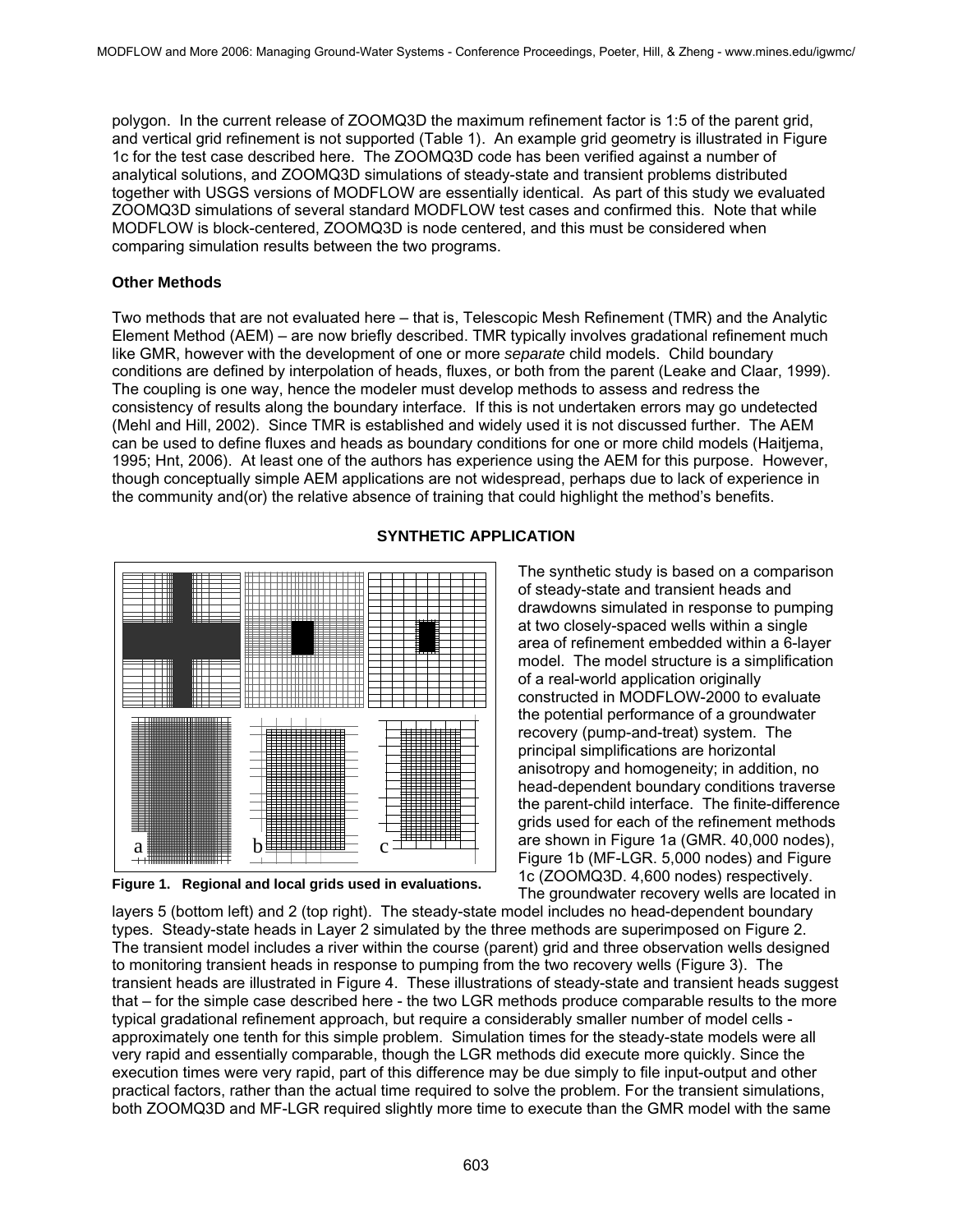time-stepping. However, it must be noted that this comparison is purely qualitative – the number of nodes differ between models, the solver(s) differ, and solver options were not rigorously explored. Therefore, run-time implications for large and(or) complex transient models are uncertain and not concluded or further explored here.



This simple evaluation tested limited



aspects of the simulation capabilities of MODFLOW-2005 local grid refinement code, referred to here as MF-LGR, and ZOOMQ3D. Table 1 gives a brief summary of certain capabilities of these programs together with other approaches not evaluated here. Clearly, local refinement approaches provide much of the improved accuracy and detail achievable by global refinement methods. In steady-state it is evident this is achieved with more rapid execution times. In the sole transient test simulations of both LGR methods were slightly longer than the GMR method, but a rigorous evaluation of solver options



**Figure 3. Transient model observation wells and river.**

**Figure 2. Steady-state simulation results.** 

and convergence was not made. A current limitation of both the MF-LGR and ZOOMQ3D approaches is the inability to support advective-dispersive transport across the parent-child interface. This may limit the application



**Figure 4. Hypothetical well hydrographs - Note: interpolation may lead to small differences.**

of these methods for certain types of problems, such as groundwater remediation and contaminant fate analyses. Each method may encounter difficulties developing these capabilities using existing simulation programs due to the necessity of either (a) developing a complex mass-balance-constrained coupling or (b) modifying the standard finite difference transport equations. However, in terms of groundwater flow, modelers familiar with the MODFLOW programs will find that MF-LGR is easy to work with and offers immediate results. For modelers not accustomed with ZOOMQ3D a small investment of time is required to become familiar with the input file structure and the ZETUP pre-processor, but following this modelers will find the flexible zooming – and in particular, the multiple child capabilities - very accessible.